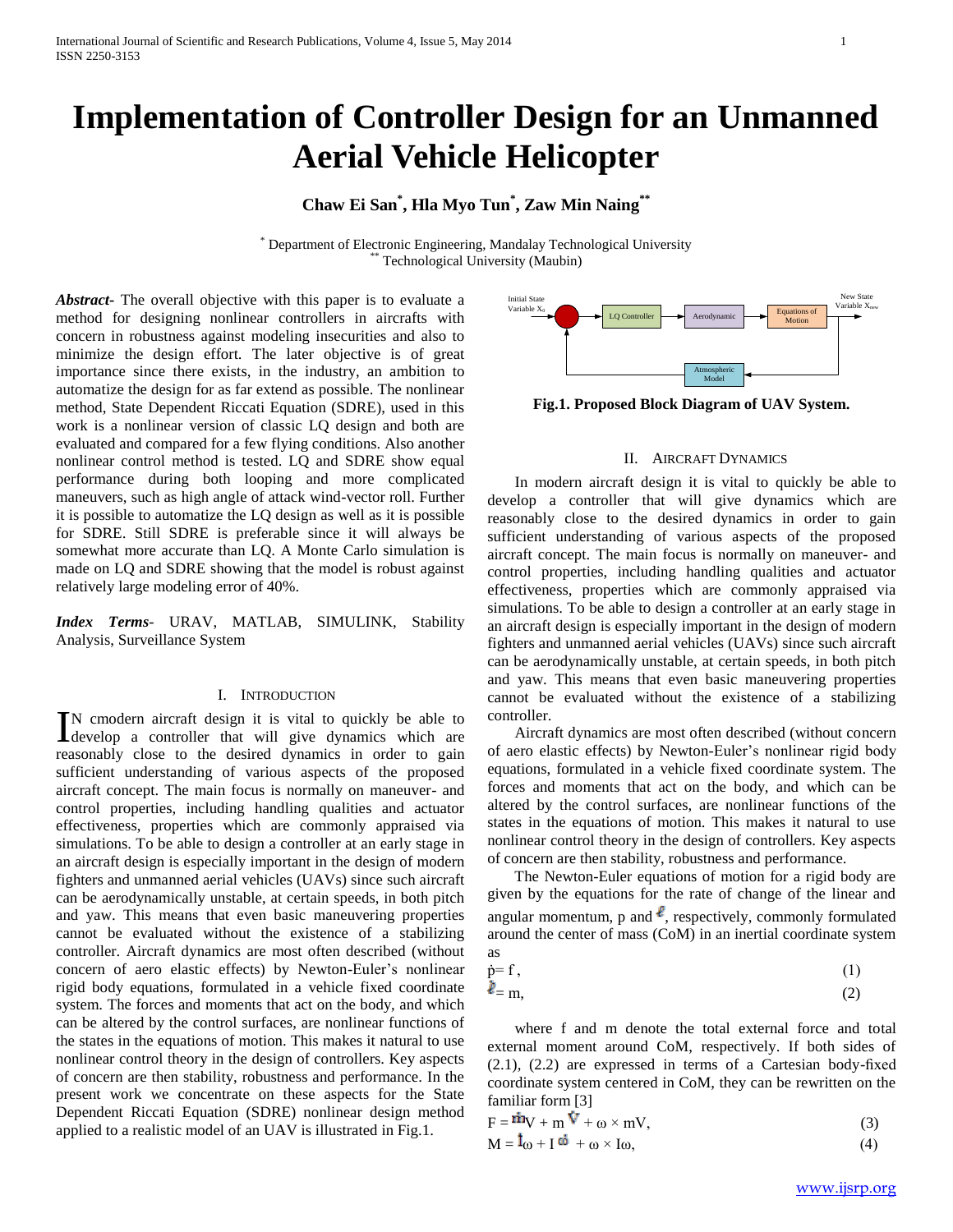where  $V = [u, v, w]$ T and  $\omega = [p, q, r]$ 

 T are the velocity and angular velocity, respectively, F and M are the force and moment, respectively, and m and I are the mass and inertia matrix, respectively (all in body coordinates). If we assume that m and I both are constant then the Equation (3) and (4) reduce to

 $m \mathbf{V} = -\omega \times mV + F,$  (5)

 $I^{\omega} = -\omega \times I \omega + M,$  (6)

 which is the most often used form of the force and moment equations in flight mechanics. In our applications the sum F of external body forces is divided into gravitational and other external forces (aerodynamically and thrust) as  $F = F<sub>g</sub> + Fe$ . The equations in (5) and (6) will be the basis for our modeling of the motion of the aircraft.



**Fig.2. Definitions of the coordinate system and the aerodynamic angles**

 The aircraft is symmetric in the x, z-plane and the inertia cross products Ixy and Iyz are therefore zero. Further, Ixz is small in comparison with Ixx, Iyy and Izz and is therefore neglected. The matrix of inertia is therefore of the diagonal form

$$
I = \begin{bmatrix} I_{xx} & 0 & 0 \\ 0 & I_{yy} & 0 \\ 0 & 0 & I_{zz} \end{bmatrix}
$$
 (7)

The aerodynamic angles  $α$ , angle of attack, and  $β$ , sideslip angle, are defined in terms of the x, y and z-components of the velocity V as

 $u = V \cos \alpha \cos \beta$ .  $v = V \sin\beta$ ,  $w = V \sin \alpha \cos \beta$ , (8)

where  $V = \sqrt{u^2 + v^2 + w^2}$  is the absolute velocity. In Fig.2 the standard vehicle Cartesian coordinate system and the definitions of  $\alpha$  and  $\beta$  are illustrated. The vector Fg of gravitational body forces is given by

$$
F_g = [-g \sin \theta, g \cos \theta \sin \varphi, g \cos \theta \cos \varphi]^T, \quad (9)
$$

where g is the gravitational acceleration constant and  $\varphi$ ,  $\theta$  are the Euler bank angle and pitch angle, respectively. If the vector Fe of other external forces (apart from gravity) are expressed as Fe  $=[X, Y, Z]$ <sup>T</sup> and the vector of external moments M as M  $=[L,M,N]$ <sup>T</sup> the force and moment equations (5) and (6) can be written in component form as

$$
\begin{aligned}\n\dot{\mathbf{u}} &= \mathbf{v}\mathbf{r} - \mathbf{w}\mathbf{q} - \mathbf{g}\sin\theta + \mathbf{X}/\mathbf{m}, \\
\dot{\mathbf{v}} &= \mathbf{w}\mathbf{p} - \mathbf{u}\mathbf{r} + \mathbf{g}\cos\theta\sin\phi + \mathbf{Y}/\mathbf{m}, \\
\dot{\mathbf{w}} &= \mathbf{u}\mathbf{q} - \mathbf{v}\mathbf{p} + \mathbf{g}\cos\theta\cos\phi + \mathbf{Z}/\mathbf{m}, \\
\dot{\mathbf{p}} &= \mathbf{q}\mathbf{r}(\mathbf{I}\mathbf{y}\mathbf{y} - \mathbf{I}\mathbf{z}\mathbf{z})/\mathbf{I}\mathbf{x}\mathbf{x} + \mathbf{L}/\mathbf{I}\mathbf{x}\mathbf{x}, \\
\dot{\mathbf{q}} &= \mathbf{r}\mathbf{p}(\mathbf{I}\mathbf{z}\mathbf{z} - \mathbf{I}\mathbf{x}\mathbf{x})/\mathbf{I}\mathbf{y}\mathbf{y} + \mathbf{M}/\mathbf{I}\mathbf{y}\mathbf{y}, \\
\dot{\mathbf{r}} &= \mathbf{p}\mathbf{q}(\mathbf{I}\mathbf{x}\mathbf{x} - \mathbf{I}\mathbf{y}\mathbf{y})/\mathbf{I}\mathbf{z}\mathbf{z} + \mathbf{N}/\mathbf{I}\mathbf{z}\mathbf{z}.\n\end{aligned} \tag{10}
$$

 These six equations represent the standard six-degree of freedom (6DOF) model for aircraft dynamics used in the literature [3]. To complete the dynamical model of the aircraft, the dynamical relations also for the Euler angles and the inertial position are needed. The dynamical equations for the Euler angles  $\varphi$ ,  $\theta$  and  $\psi$  are given in terms of the body velocities and angular velocities as

$$
\begin{aligned}\n\varphi &= p + q \sin \varphi \tan \theta + r \cos \varphi \tan \theta, \\
\dot{\theta} &= q \cos \varphi - r \sin \varphi, \\
\psi &= q \sin \theta \sec \varphi + r \cos \varphi \sec \theta,\n\end{aligned}\n\tag{11}
$$

and the relations for the inertial position coordinates  $x_e$ ,  $y_e$ and  $z_e$  are

 $\dot{x}_e$  = u cosθ cos ψ + v(sinφ sinθ cosψ−cosφ cosψ) +w(cosφ sinθ  $\cos\psi + \sin\phi \sin\psi$ ),

 $\dot{v}_e$  = u cos $\theta$ sin $\psi$  + v(sin $\phi$  sin $\theta$  sin $\psi$  + cos $\phi$  cos $\psi$ ) +w(cos $\phi$  sin $\theta$  $\sin\psi$  +  $\sin\phi$  cos $\psi$ ),

 $\overline{z}_e = -u \sin \theta + v \sin \varphi \cos \theta + w \cos \varphi \cos \theta.$  (12)

 The derivatives of the Euler angles are found from geometric relations and the last three equations are a coordinate transformation from body coordinates frame to the earth coordinates [3]. The aerodynamical forces are most conveniently expressed in terms of the aerodynamical angles  $\alpha$ ,  $\beta$  and therefore it is convenient to represent the first three equations in (10) in terms of α, β. By solving for α, β in (.9), taking the time derivative and using (10) it can be obtained

$$
\begin{split} &\dot{\alpha} = \frac{\cos(\alpha)}{V\cos(\beta)} \left(\frac{Z}{m}\right) - p\cos(\alpha)\tan(\beta) + q \cdot r\sin(\alpha)\tan(\beta) \cdot \frac{\sin(\alpha)}{V\cos(\beta)} \left(\frac{X}{m}\right), \\ &\dot{\beta} = \frac{\cos(\beta)}{V} \left(\frac{Y}{m}\right) + p\sin(\alpha) \cdot r\cos(\alpha) \cdot \frac{\cos(\alpha)\sin(\beta)}{V} \left(\frac{X}{m}\right) \cdot \frac{\sin(\alpha)\sin(\beta)}{V} \left(\frac{Z}{m}\right) (13) \end{split}
$$

 Since the absolute velocity often varies on a somewhat slower timescale compared to the other variables, it is common to make the simplifying assumption that

$$
V = 0,\tag{14}
$$

 which also shall be done here. This completes our basic dynamical description of the aircraft motion.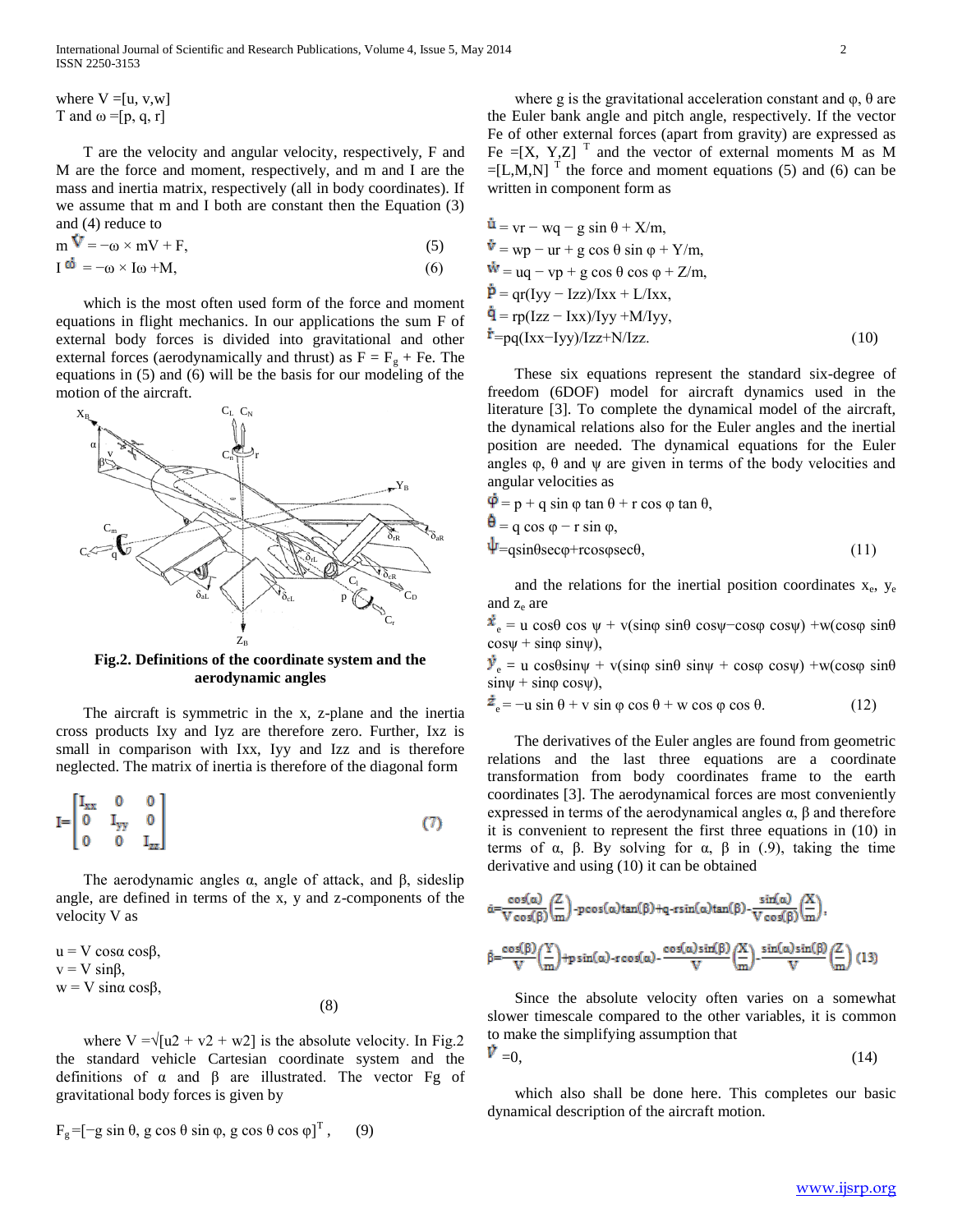International Journal of Scientific and Research Publications, Volume 4, Issue 5, May 2014 3 ISSN 2250-3153

Modeling the URAV Aerodynamics using MATLAB

 With the data above and by the help of using MATLAB, the A & B matrices were constructed. In order to make a quick check for the output response using MATLAB, the following commands are executed to test the effect of applying 1 degree of collecting pitching for 5 seconds:

 $t=0:0.01:5;$  $de=1*pi/180*ones(size(t));$  $[n1,d] = ss2tf(A,B,C,D,1);$  $sys = tf(n1(2, :), d);$ lsim(sys,de,t);

 The simulation shows a linear and continuous vertical acceleration to about 10m/s after 5 seconds. The simulation shows clearly that the system is unstable and it produces diverging response.

 The positive real parts of the eigenvalues which indicates the system is unstable. The system needs a state feedback matrix K to ensure that the system is stable. The matrix K will be obtained using the method of linear-quadratic (LQ) state-feedback regulator for continuous plant.

 $X = [A-BK]x+Bu$  $Y=Qx$ 

 This can be easily solved for using the function (LQR) in MATLAB. The Q matrix is chosen to be an identity matrix of 8 by-8 in dimension:

 $C = diag(ones(1,8));$  $[K] = \text{Iqr } (A,B,C,\text{diag}([1\ 1\ 1\ 1]))$ ;

 Now all the real parts of the eigenvalues are negative which indicate a stable system. To obtain the transfer function using MATLAB, the following commands were executed:

[K]= lqr (A,B,Q,diag([1 1 1 1])) p=85; [n1,d]=ss2tf(A-B\*K,B,p\*C,D,1); [n2,d]=ss2tf(A-B\*K,B,p\*C,D,2); [n3,d]=ss2tf(A-B\*K,B,p\*C,D,3); [n4,d]=ss2tf(A-B\*K,B,p\*C,D,4); tf(n1(2,:),d) step(5\*pi/180\*n1(2,:),d)

 The weighting factor (p) has been selected to be 85 after little iteration to produce the maximum vertical speed at a reasonable collective pitch angle. The above commands will results of having 8 numerator equations for each of the 4  $tf(n1(2,:),d)$  will output the flight transfer inputs.

### III. TRANSFER FUNCTION EVALUATION

 Non-dimensional stability and control derivatives estimated are shown in the following, and dimensional stability and control derivatives are calculated by the following equations.

| Lift coefficient, $C_{I}$ | 0.2866 |
|---------------------------|--------|
| Drag coefficient, $C_D$   | 0.0358 |

$$
(\text{Drag coefficient at zero lift}, \, C_{D_0})
$$

Lift curve slope of the horizontal tail,  $C_{L_{\alpha}}$ 4.1417

Variation of drag coefficient with angle of attack,  $\overline{\mathbf{C}}_{\mathbf{D}_a}$ 0.1370

Variation of pitching moment coefficient with angle of attack,  $C_{m_{\alpha} -1.0636}$ 

Variation of lift coefficient with rate of change angle of attack,  $\mathrm{C_{L_{\ddot\alpha}}}$ 1.5787

Variation of pitching moment coefficient with rate of change angle of attack,  $C_{m_{\tilde{a}}}$  -4.6790

Variation of lift coefficient with pitch rate,  $C_{L_q}$  3.9173

Variation of pitching moment coefficient with pitch rate,  $C_{m_q}$ . 11.6918

Variation of lift coefficient with elevator deflection,  $\mathsf{C}_\mathrm{L_{\delta e}}$ 0.4130 Variation of pitching moment coefficient with elevator deflection,  $C_{m_{\delta e} - 1.2242}$ 

Variation of drag coefficient with elevator deflection,  $D_{\delta e}$  $\mathcal{C}_{0}^{(n)}$ 0.0650

Sea level air density, ρ = 0.002378 (slug.ft-3 ) Gravitational constant, g = 32.174 (lb.ft-2 ) Weight, w = m x g (15) w

Mass or pitching moment,  $m = 8$ 

$$
\frac{57.79 \text{ lb}}{32.174 \text{ lb} \cdot \text{ft}^{-2}}
$$
  
= 1.7962 (slugs)  
Dynamic pressure, Q =  $\frac{1}{2}$  pu<sub>o</sub><sup>2</sup>  
= (0.5) (0.002378 slug ft<sup>-3</sup>) (88 ft.s<sup>-1</sup>)

$$
= 9.2076 \text{ (lb. ft}^2)
$$
  
\n
$$
= (9.2076 \text{ lb. ft}^2) (22.38 \text{ ft}^2)
$$
  
\n
$$
= 206.0661 \text{ (lb)}
$$
  
\n
$$
QS \overline{C} = (206.0661 \text{ lb}) (5.7 \text{ ft})
$$
  
\n
$$
= 1174.5768 \text{ (ft. lb)}
$$
  
\n
$$
\overline{C}/2u_0 = (5.7 \text{ ft}) / (2 \text{ x } 88 \text{ ft.s}^{-1})
$$
  
\n
$$
= 0.0324 \text{ (s)}
$$

For u derivatives,

$$
\begin{array}{l} \displaystyle X_u = - \, \big( \, \mathbf{C}_{\, D_u} \, + \, 2 \, \mathbf{C}_{\, D_o} \, \big) \, \, QS \; / \; (u_0 m) \\ \displaystyle (17) \end{array}
$$

 $= -[0.0 + 2(0.0311)]$  (206.0661 lb) / [(88 ft.s<sup>-1</sup>) (1.7962 slugs)]  $= -0.0933$  (s<sup>-1</sup>)

0.0311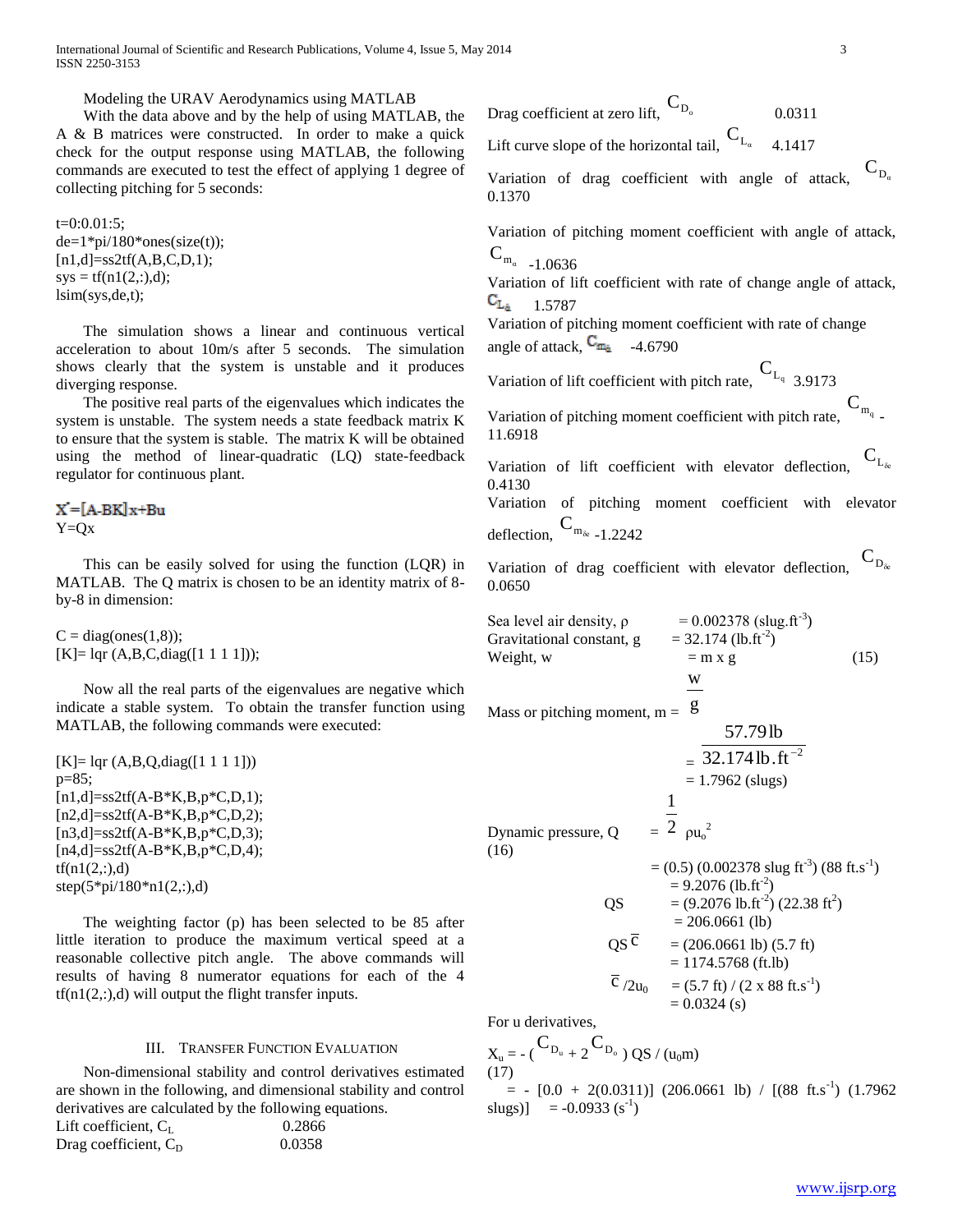$Z_{u} = -({C_{L_u}}_{+2}C_{L_0})$  QS / (u<sub>0</sub>m)

 The procedure will start from the translational and rotational dynamics and rotational equations of motion. There are certain assumptions made for the sake of simplifications. Based on the stability control system, the implementation of mathematical model and test for observer control system is developed. Fig.3 is the flowchart for conceptual design process.



**Fig.3. System Flowchart**

### V. CONTROLLER DESIGN USING SIMULINK

 The observer controller design takes into consideration that not all states can be sensed and there for the addition of an observer is needed in the system. This addition requires an additional loop in the controller and a second loop gain, the observer gain, L. The observer gain design is theoretically independent of the controller feedback gain design (K). However, in this case the gain, L, was calculated by pole placement based on the closed loop poles of the controller system with the gain K. The best system performance was achieved by placing the observer gain poles to be equal to the negative of the smallest magnitude of the real component of the closed loop controller poles.



**Fig.4. SIMULINK Model for URAV with Controller Design**

 (18)  $= -[0.0 + 2(0.2866)]$  (206.0661 lb) / [(88 ft.s<sup>-1</sup>) (1.7962 slugs)] =  $-0.7473$  (s<sup>-1</sup>)  $M_{\rm u}=0$ For w derivatives,  $\begin{split} \boldsymbol{\mathrm{X}}_{\mathrm{w}}=\text{-}\left(\boldsymbol{\mathrm{C}}_{\mathrm{D}_{\alpha}}\text{-}\boldsymbol{\mathrm{C}}_{\mathrm{L}_0}\right)\text{QS}/\left(\boldsymbol{\mathrm{u}}_0\boldsymbol{\mathrm{m}}\right) \end{split}$  (19)  $= - (0.1370 - 0.2866) (206.0661 \text{ lb}) / [(88 \text{ ft.s}^{-1}) (1.7962$ slugs)]  $= 0.1950 \, (s^{-1})$  $Z_{\rm w}$  = - (  ${\rm C_{L_{\alpha}}}_{+}$  +  ${\rm C_{D_o}}$  ) QS / (u<sub>0</sub>m) (20)  $= - (4.1417 + 0.0311) (206.0661 \text{ lb}) / [(88 \text{ ft.s}^{-1}) (1.7962$ slugs)]  $=$  - 5.44 (s<sup>-1</sup>)  $\rm\,M_{w} = \rm \,C_{m_{\alpha}}\,QS^{\,\overline{C}}$  /  $\rm\, (u_{0}I_{y})$  (21)  $=$  (-1.0636) (1174.5768 ft.lb) / [(88 ft.s<sup>-1</sup>) (13.21 slug.ft<sup>2</sup>)]  $= -1.0747$  [1 / (ft.s)] For  $\dot{w}$  derivatives.  $X_w = 0$  $Z_{w} = 0$  $\mathbf{C}_{\mathbf{m}_{\hat{\mathbf{u}}}}^2$  2  $\mathbf{u}_0$  $\overline{c}$  $\overline{\mathcal{C}}$  /  $(\mathbf{u}_0\mathbf{I}_y)$  (22)  $=$  (-4.6790) (0.0324 s) (1174.5768 ft.lb) / [ (88 ft.s<sup>-1</sup>) (13.21 slug.ft $^{2})$ ]  $= -0.1531 \text{(ft}^{-1})$ For q derivatives,  $X_q = 0$  $Z_{\rm q}=0$  $M_q = {C_{m_q}} \over 2 u_0$  $\overline{c}$  $\overline{QS} \, \overline{C}$  $\mathbf{I}_{\mathbf{y}}$  (23)  $=$  (-11.6918) (0.0324 s) (1174.5768 ft.lb) / (13.21 slug.ft<sup>2</sup>)  $=$  - 33.6684 (s<sup>-1</sup>) For δe derivatives,  $X_{\delta e} = C_{D_{\delta e}} \times QS/m$  (24)  $= 0.0650$  x (206.0661 lb) / (1.7962 slugs)  $= 7.4570$  (ft / s<sup>2</sup>)  $Z_{\delta e} = C_{L_{\delta e}} \times QS/m$  (25)  $= 0.4130$  x (206.0661 lb) / (1.7962 slugs)  $= 47.3807$  (ft / s<sup>2</sup>)  $M_{\delta e} = C_{m_{\delta e}} \times \frac{1}{QS} \overline{c}_{/I_{y}}$ (26)

## $=$  (-1.2242) (1174.5768 ft.lb) / (13.21 slug.ft<sup>2</sup>)  $= -108.8506$  (s<sup>-2</sup>)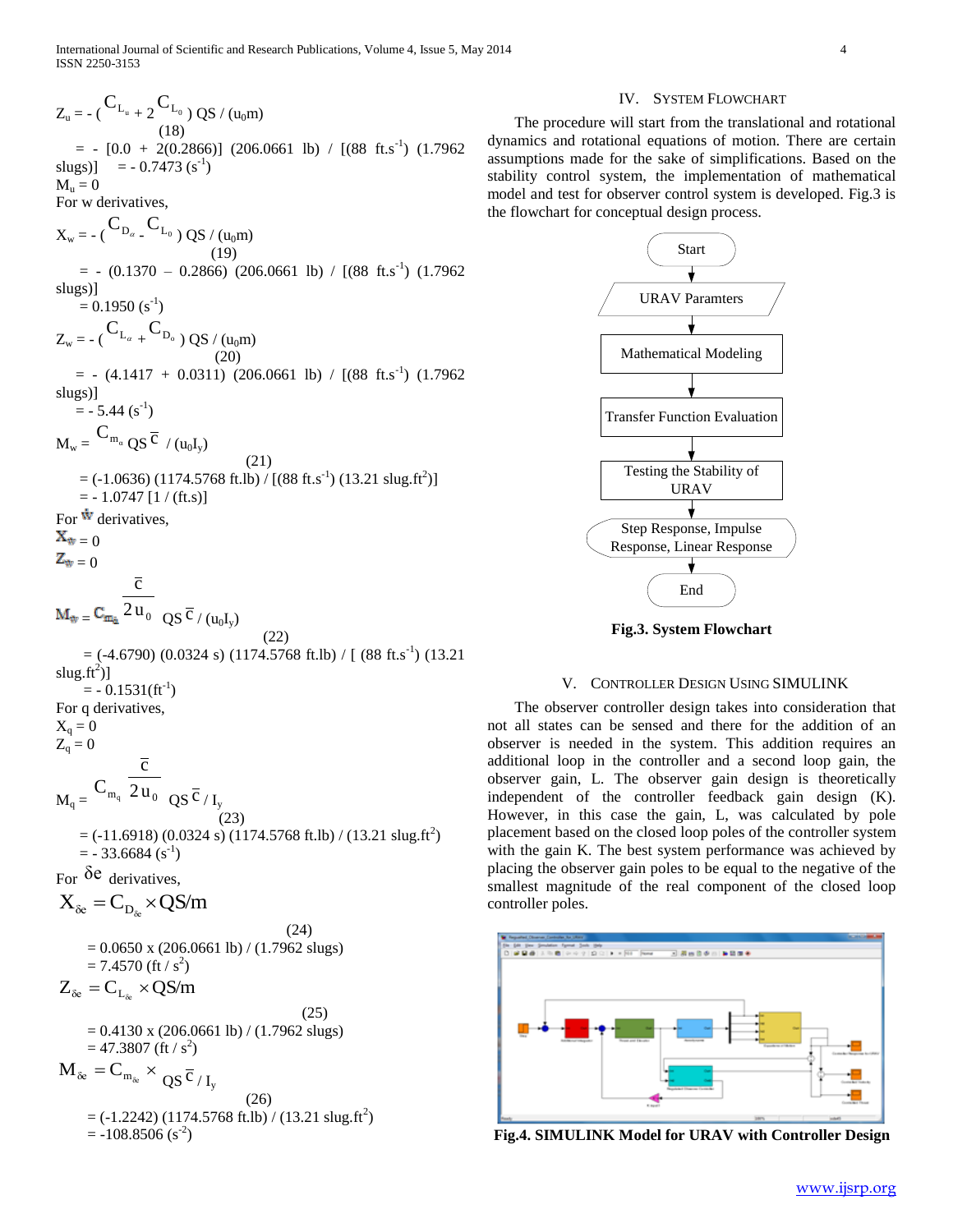### VI. SIMULATION RESULTS FOR REGULATED OBSERVER **CONTROLLER**

 Based on the theoretical background on the Global Hawk URAV, the SIMULINK model is to analyze the observer controller design. The simulation results are developed according to the thrust and velocity condition of Global Hawk URAV. The thrust saturation and elevator saturation are supported to investigate the observer controller response of Global Hawk URAV.

 The regulated controller response for Global Hawk URAV is mentioned in Fig.5. The sample time for thrust and velocity noise are set to 0.02 for good situation. The yellow color response is the velocity response with its noise. According to this response, the Global Hawk URAV is met with the high performance situation for stability analysis.



**Fig.5. Regulated Controller Response for Global Hawk URAV**

The controlled velocity response for Global Hawk URAV is illustrated in Fig.6. The red color response and yellow color response for velocity effects are steady state condition at 2000m/sec. The controlled thrust response for URAV is illustrated in Fig.7. The red color response for thrust effects are steady state condition at 2000m/sec.



**Fig.6. Controlled Velocity Response for URAV**



**Fig.7. Controlled Thrust Response for URAV**

### VII. CONCLUSION

 The SIMULINK model for observer controller design for Global Hawk URAV has two main response curves to analyze the stability. They are thrust and velocity effects of Global Hawk URAV with respect to time. According to this SIMULINK model, the stability analysis is developed by two effects such as velocity and thrust effects. The operation of observer controller is to express with elevator and thrust force analysis. The response for stability analysis for observer controller is also implemented by utilizing the appropriate MATLAB codes. The details description is also expressed in Appendix. The design process and tools investigated in this thesis allow the designer to obtain the regulated observer controller, model the closed-loop plant/controller system, and evaluate the controller's performance using MATLAB. In order to implement the controller with the given system, the observer controller is the best choice. The performance of this design was very similar to the performance